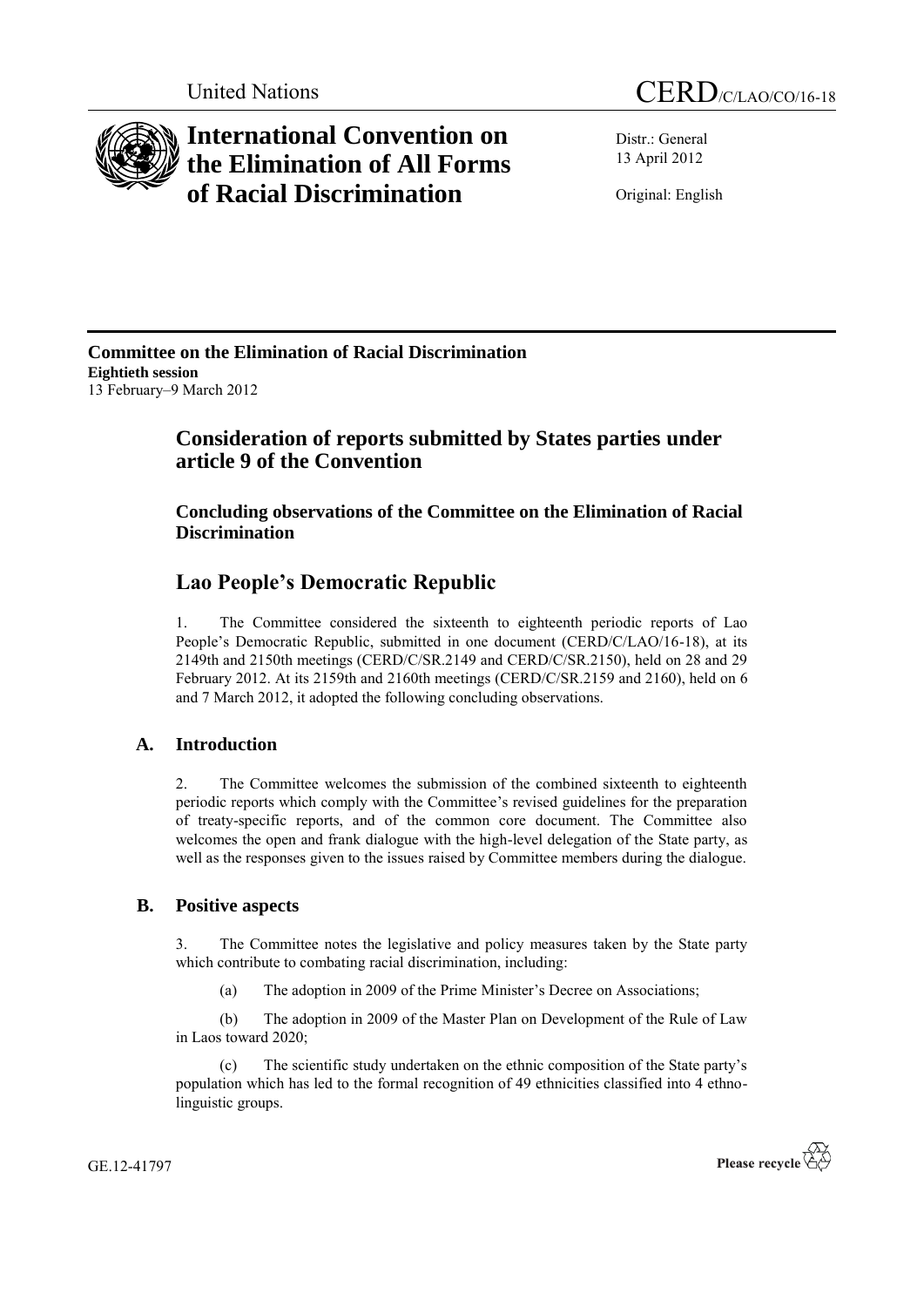4. The Committee welcomes the ratification by the State party of the following international instruments since the consideration of the sixth to fifteenth periodic reports:

(a) The International Covenant on Civil and Political Rights, on 25 September 2009;

(b) The Convention on the Rights of Persons with Disabilities, on 25 September 2009;

(c) The International Covenant on Economic, Social and Cultural Rights, on 13 February 2007;

(d) The Optional Protocol to the Convention on the Rights of the Child on the sale of children, child prostitution and child pornography, on 20 September 2006;

The Optional Protocol to the Convention on the Rights of the Child on the involvement of children in armed conflict, on 20 September 2006.

5. The Committee further notes the improvement in the representation of smaller ethnic groups in elected and public bodies.

### **C. Concerns and recommendations**

6. While noting the provisions of article 176 of the State party's Criminal Code on discrimination against ethnic persons and the various non-discrimination articles contained in other laws, such as the Labour Law and the Law on Health Care, the Committee remains concerned that they do not include all elements of the definition of racial discrimination under article 1 of the Convention (art. 1, para. 2).

**The Committee recommends that the State party introduce into its legislation a comprehensive definition of racial discrimination, fully in accordance with article 1 of the Convention, prohibiting discrimination on the basis of race, colour, descent, or national or ethnic origin. The Committee also recommends that the State party define direct and indirect discrimination in its civil and administrative laws.**

7. The Committee is concerned that the State party has not taken all the necessary legislative measures to incorporate the provisions of the Convention into its domestic law, as provided for by the 2009 Presidential Ordinance on Treaty Making, Participation and Implementation (art. 2).

**The Committee urges the State party to review its legislation and take the most appropriate approach for incorporating the Convention's provisions into domestic law, either by adopting a comprehensive law against racial discrimination or amending existing laws. The Committee recommends that the State party take into consideration in this regard the relevant recommendations articulated in the present concluding observations.** 

8. The Committee notes the concern of the State party as regards the lack of resources for the establishment of a national human rights institution. The Committee also notes the variety of bodies tasked with the supervision of the implementation of human rights treaties, as listed in paragraph 65 of the country's core document. The Committee wishes to stress the crucial role that an independent national human rights institution plays in the protection and promotion of human rights and in combating racial discrimination in particular (art. 2).

**Recalling its previous recommendation, the Committee encourages the State party to establish a national human rights institution compliant with the principles relating to the status of national institutions for the promotion and protection of human rights (Paris Principles). The Committee invites the State party to seek assistance in this**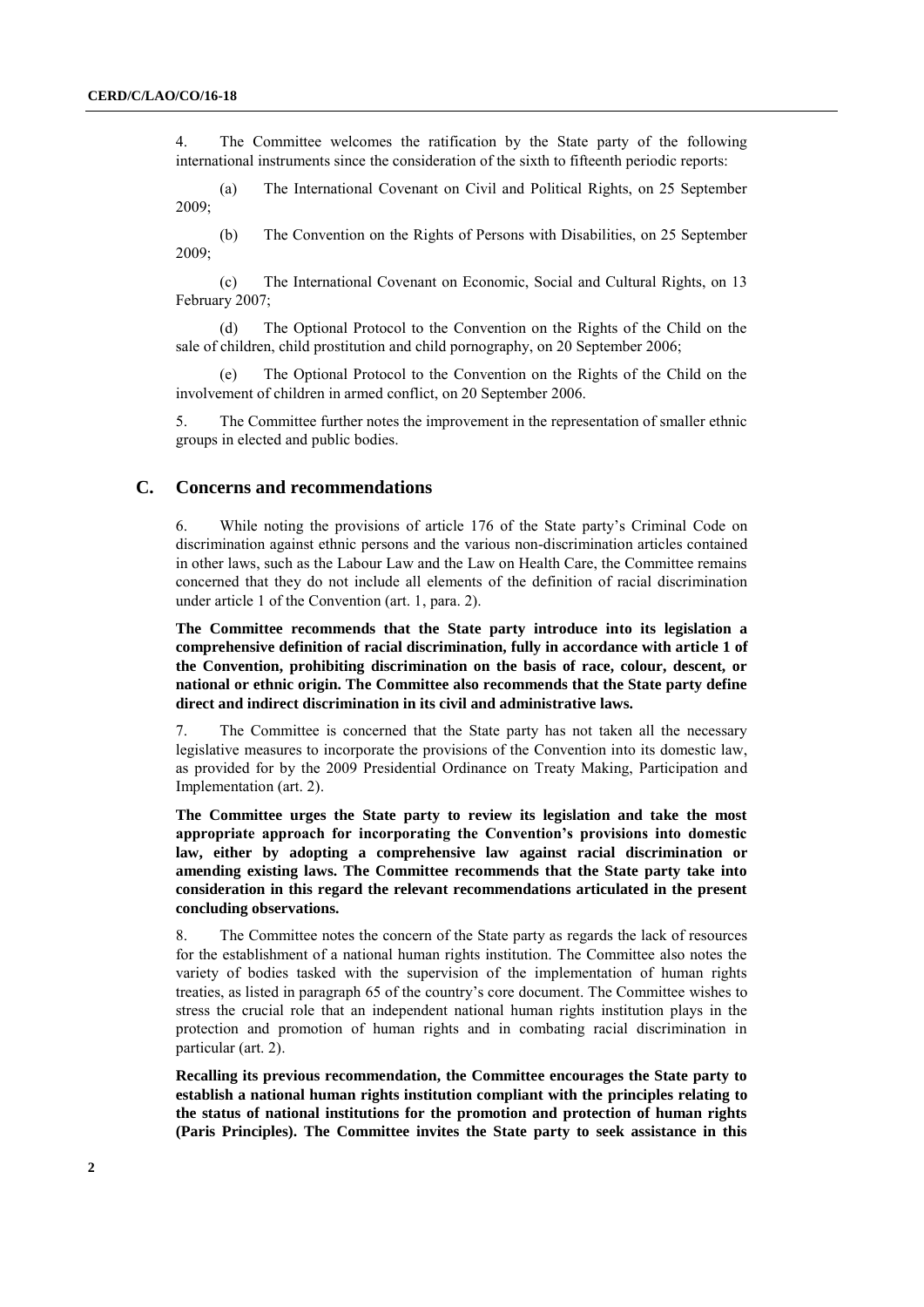**regard from the international community, including the Office of the United Nations High Commissioner for Human Rights.**

9. The Committee regrets the paucity of information provided on the implementation of article 3 of the Convention (art. 3).

**Recalling its general recommendation No. 19 (1995) on article 3 on racial segregation, the Committee requests the State party to include in its next periodic report information on any ethnic residential patterns and measures taken to monitor trends and prevent segregation.**

10. While noting the explanation of the State party that article 66 of the Criminal Code on "division of solidarity" was introduced in response to the Committee's recommendation at the sixty-sixth session in April 2005, the Committee regrets that the said article does not prohibit dissemination of ideas based on racial superiority or hatred and incitement to racial discrimination nor ban organizations or activities promoting racial discrimination, as required by article 4 of the Convention (art. 4, para. 2).

**Recalling its general recommendations No. 1 (1972) on States parties' obligations, No. 7 (1985) on legislation to eradicate racial discrimination and No. 15 (1993) on article 4, which stipulate that the provisions of article 4 are mandatory and preventive in nature, the Committee recommends that the State party incorporate into its Criminal Code provisions giving full effect to article 4 of the Convention. The Committee also recommends that the State party add racist motivation as an aggravating circumstance for crimes in general under article 41 of the Criminal Code. Moreover, the Committee requests the State party to include in its next periodic report information on the application of article 66 of the Criminal Code.**

11. While noting the answer given by the delegation of the State party, notably concerning the investigation conducted on the allegations of killings of young Hmong persons in the Xaisomboune Special Zone in May 2004, the Committee remains concerned that allegations of acts of violence against Hmong people are not properly and impartially investigated (art. 5 (b)).

**The Committee urges the State party to investigate promptly, thoroughly and impartially all allegations of acts of violence against members of the Hmong ethnic group. In this regard, the Committee draws the attention of the State party to its general recommendation No. 31 (2005) on the prevention of racial discrimination in the administration and functioning of the criminal justice system.**

**The Committee also reiterates its previous recommendation that the State party should invite United Nations bodies for the protection and promotion of human rights to visit the areas where members of the Hmong ethnic groups have taken refuge.**

12. The Committee notes the information provided by the State party in its letter of 2 October 2009 and during the dialogue regarding the conditions of Hmong persons repatriated under an agreement with a neighbouring country. Nevertheless, the Committee expresses concern that some persons, considered by the Office of the United Nations High Commissioner for Refugees (UNHCR) as persons of concern, did not voluntarily repatriate and that international monitors were not allowed access to them upon their arrival in the State party (art. 5 (b)).

**The Committee calls upon the State party to ensure that repatriation of persons or groups, considered as persons of concern to UNHCR, is conducted on a genuinely voluntary basis. The Committee also urges the State party to give international monitors unrestricted access to returnees.**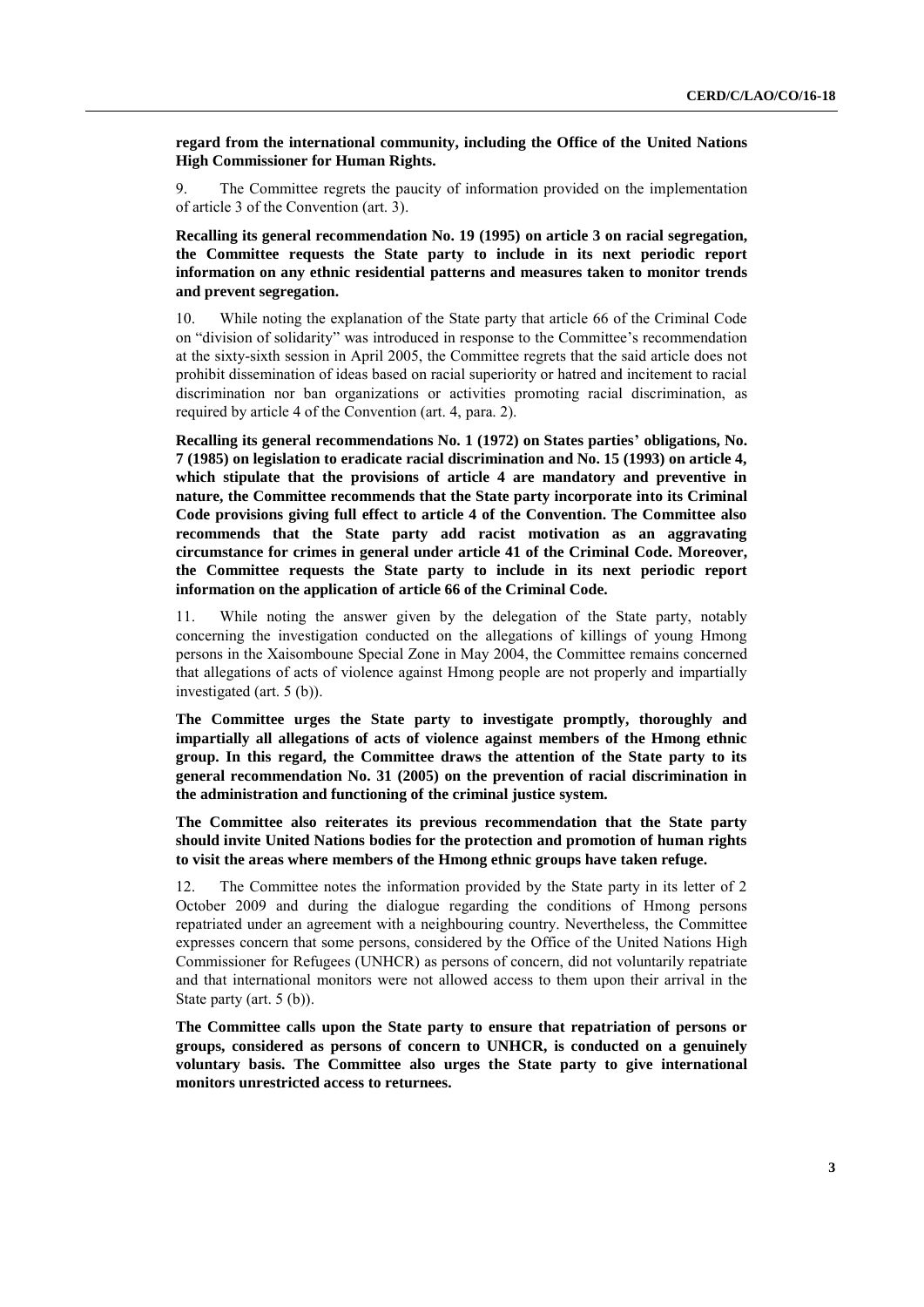13. While noting the efforts of the State party to combat human trafficking including through regional cooperation, the Committee is concerned that human trafficking, which could affect the rural population and ethnic groups, remains a serious problem (art. 5 (b)).

**In addition to the universal periodic review recommendations on measures to combat trafficking which the State party has voluntarily committed to follow, the Committee calls upon the State party to address the root causes of trafficking and to pay attention to any manifestation of vulnerability thereto due to ethnicity or subsequent to relocation.**

14. Taking into account the intersectionality between ethnicity and religion in the State party and referring to the observations of the Special Rapporteur on freedom of religion or belief, the Committee is concerned at the discrimination reportedly experienced by certain ethnic groups in the exercise of their freedom of religion (art. 5 (d)).

**The Committee reiterates its previous recommendation that the State party take all necessary measures to ensure that all persons enjoy their right to freedom of thought, conscience and religion, without discrimination, in accordance with article 5 of the Convention.**

15. The Committee expresses concern at the reluctance of the State party to take steps to discourage practices within some ethnic groups, particularly regarding inheritance and early marriages, which are prejudicial to the equal enjoyment and exercise of rights by either sex  $(art. 5 (d) and (e)).$ 

**Recalling the State party's obligation to guarantee the right to equality in the enjoyment of human rights, the Committee calls on the State party to take account in public policies of the need to address discriminatory customs, primarily through education and other culturally sensitive strategies. In this regard, the Committee draws the attention of the State party to its general recommendation No. 25 (2000) on gender-related dimensions of racial discrimination.**

16. In view of the customs and traditional practices of members of ethnic groups in mountainous areas, the Committee is concerned that the land regime of the State party, whereby land is allotted for housing, farming, gardening and grazing, fails to recognize a link between the cultural identity of ethnic groups and their land (art. 5 (e)).

### **The Committee calls upon the State party to review its land regime with a view to recognizing the cultural aspect of land as an integral part of the identity of some ethnic groups.**

17. The Committee regrets that it has not been given information during the dialogue as to how communities' free prior and informed consent is ensured in practice in the implementation of projects that affect the use of their lands and resources, in particular in the implementation of development projects, such as the building of hydropower stations, extractive activities or in the context of land concessions and the establishment of economic special zones (art. 5 (e)).

**The Committee urges the State party to ensure that the right of communities to free prior and informed consent is respected in the planning and implementation of projects affecting the use of their lands and resources. The Committee calls upon the State party to ensure that communities have the capacity to effectively represent their interests in decision-making processes. The Committee also recommends that the State party take all measures to ensure that communities have effective access to redress.** 

**Moreover, the Committee calls upon the State party to ensure that the laws and regulations pertaining to consultations, impact assessments, displacement and compensations, such as Prime Minister Decree No. 192/PM of 7 July 2006, fully**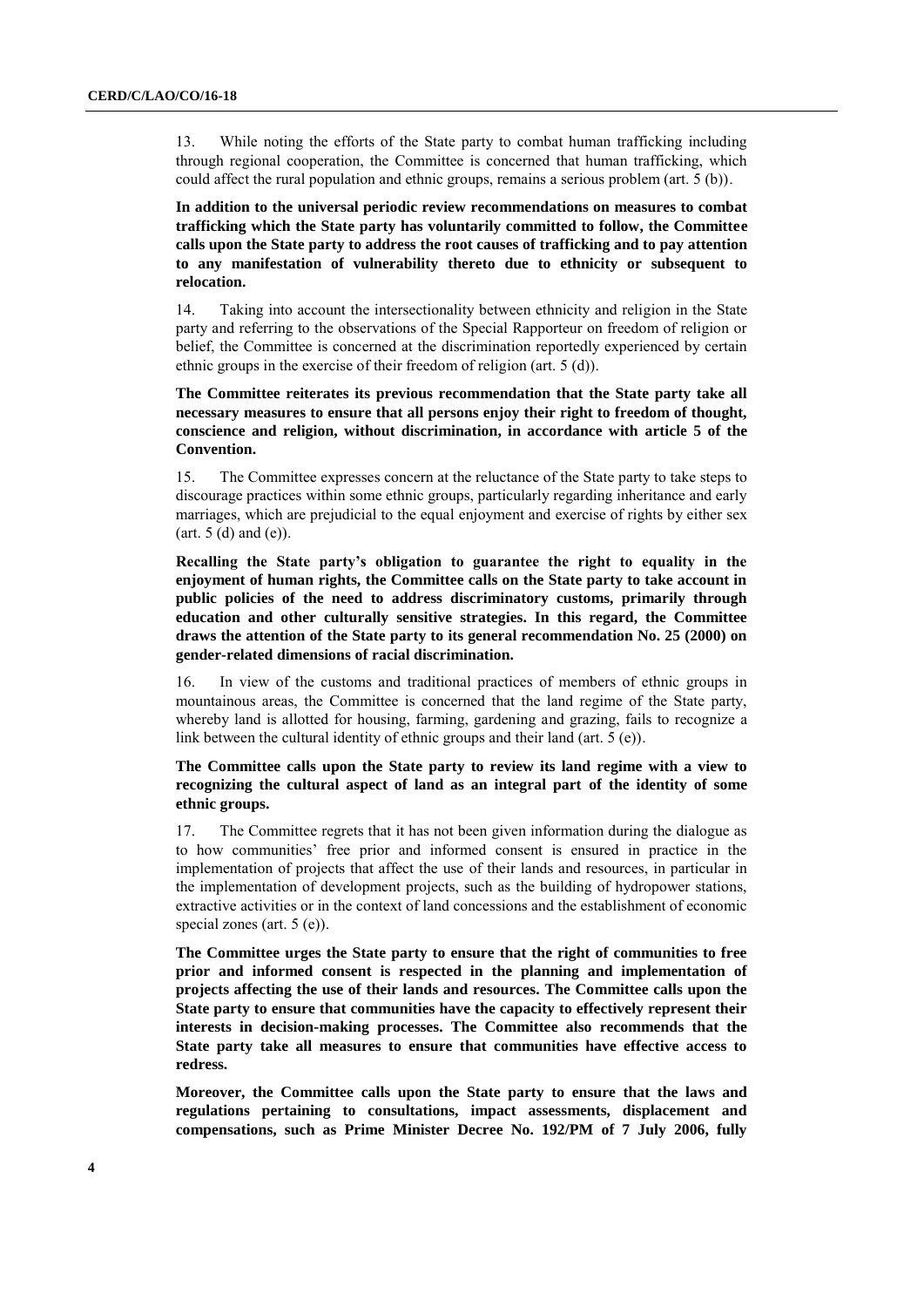#### **respect the rights of the members of communities living in the areas where development projects are to be implemented.**

18. The Committee notes the development objective of the relocation policy which aims to cluster and settle scattered ethnic communities of the mountainous areas in lowland villages with better access to public services and infrastructure. The Committee further notes the affirmation by the State party that communities concerned by relocation projects have been consulted prior to resettlement and that these relocations have been made on a voluntary basis. At the same time, the Committee is seriously concerned that the implementation of the policy has uprooted communities who have also been forced to adopt new lifestyles and livelihoods. Moreover, the Committee regrets that it has not received information as to how alternatives to relocation and consideration of ethnic groups' ties to land have been taken into account in the implementation of the policy (arts. 5 (e) and 1).

**The Committee reiterates its previous recommendation calling on the State party to consider all possible alternatives to relocation and to pay attention to the cultural ties of certain ethnic groups to their land. Moreover, the Committee recommends that the State party provide opportunities for smaller ethnic groups to define development in their own terms and to contribute to decision-making as to how development is operationalized.**

**The Committee requests the State party to include in its next periodic report information on the number of persons/villages and their ethnic affiliation which have been relocated as well as information on the impact of the relocation policy on the livelihood and the culture of the persons, villages and ethnic groups concerned.**

19. The Committee notes the political will of the State party to reduce poverty in rural areas and to improve ethnic groups' enjoyment of economic and social rights, as shown by the implementation of policies and programmes, such as the Education Strategy by 2020 and Education for All programmes, and the Strategy Plan in Public Health Sector by 2020, which accord priority to disadvantaged districts. Nevertheless, the Committee is concerned that some ethnic groups do not have equal access to public services, such as in the area of health and education, either because of language barriers or because the provision of these services in remote locations are either of poor quality or inexistent (art. 5 (e)).

**The Committee calls upon the State party to continue to address the ethnic and geographical disparities in the delivery of, and access to, public services, and to ensure that these services are culturally adequate. Bearing in mind its general recommendation No. 32 (2009) on the meaning and scope of special measures in the International Convention on the Elimination of Racial Discrimination, the Committee requests the State party to include in its next periodic report information on special measures taken to reduce these disparities and information on the outcome of measures taken to overcome the language obstacle in the delivery of services. The Committee also requests that the State party provide in its next periodic report data on the enjoyment of economic, social and cultural rights, disaggregated by ethnic group and rural/urban area.**

20. Notwithstanding the explanation provided by the State that no ethnic group is considered as a minority, the Committee emphasizes the need in a multi-ethnic society to recognize and promote the rights of ethnic groups of smaller size, including the need to protect their existence and their identity so as to prevent forced assimilation and loss of cultures, as well as to ensure that their concerns are taken into consideration in public policies (arts. 5, 2 and 1).

**In line with its previous concluding observations, the Committee calls upon the State party to recognize without discrimination on the ground of ethnic origin all human rights listed in article 5 of the Convention to all members of its ethnic groups that are**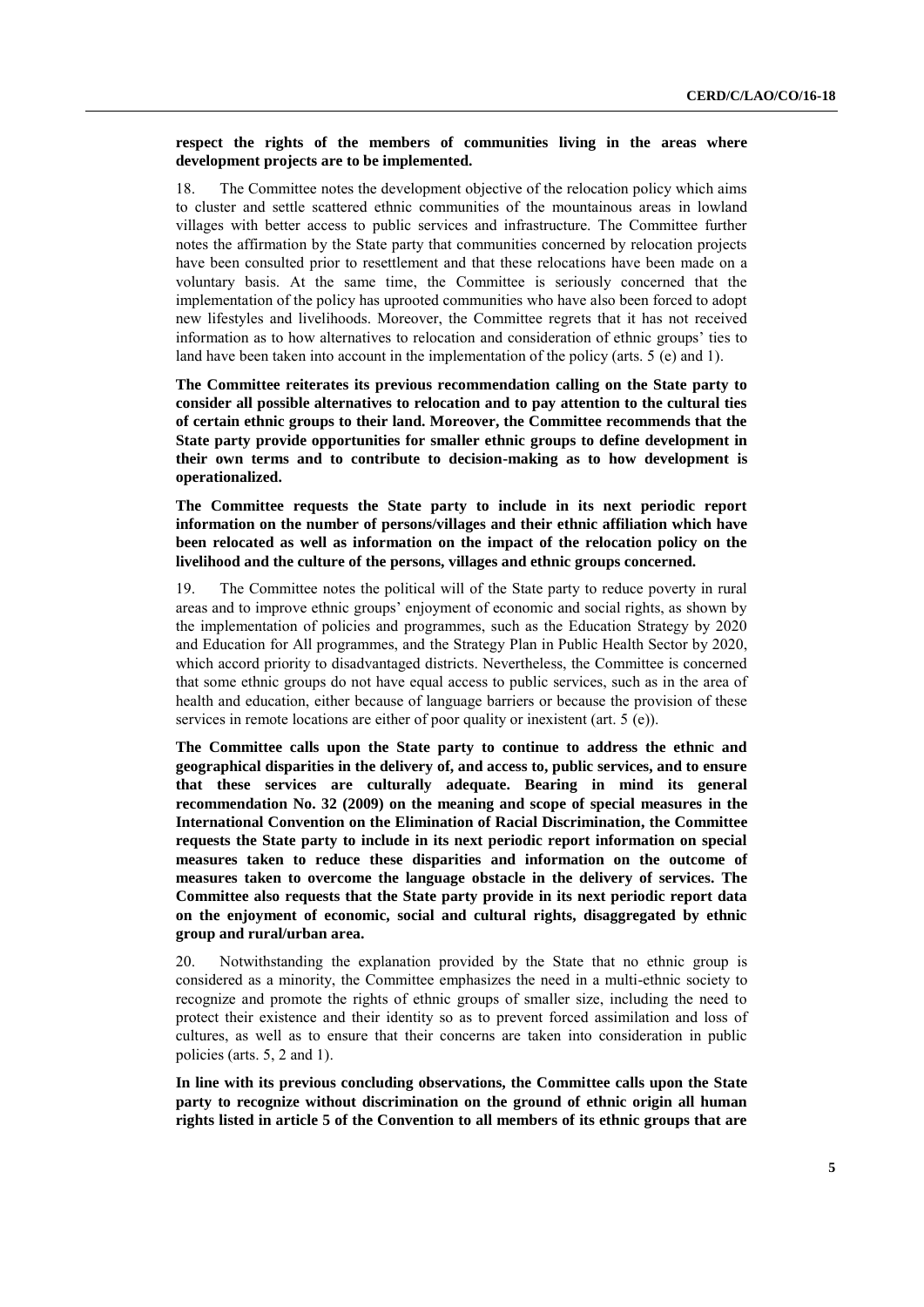**numerically inferior to the rest of the population, regardless of the name given to these groups in domestic law.**

21. The Committee expresses its concern at the insufficient measures taken to preserve the ethnic languages spoken in the State party, in particular the non-written languages, which are part of the national cultural heritage (art. 5 (e)).

**The Committee urges the State party to take the necessary measures to preserve the cultural heritage of ethnic groups, including their languages. In this regard, the Committee recommends that the State party explore all possibilities for capturing and documenting ethnic languages, traditional knowledge and cultures, and develop their teaching in school.**

22. The Committee notes the measures taken, such as the adoption in 2005 of the Law on Complaints and the implementation of the Master Plan on Development of the Rule of Law, to improve access to justice in the State party. Nevertheless, the Committee expresses its concern at the absence of complaints of racial discrimination in the light of the ethnic diversity of its population (art. 6).

**Considering that the absence of complaints does not signify a lack of racial discrimination and recalling its general recommendation No. 31 (2005) on the prevention of racial discrimination in the administration and functioning of the criminal justice system, the Committee recommends that the State party verify whether the absence of complaints of racial discrimination is not the result of victims' lack of awareness of their rights, fear of reprisals, limited access to remedies, lack of confidence in the police and judicial authorities or the authorities' lack of attention or sensitivity to cases of racial discrimination.**

**The Committee recommends that the State party review judicial and other remedies available to victims to ensure that they are effective. To this end, the Committee calls upon the State party to pay particular attention to the additional challenges faced by ethnic groups in accessing justice, such as their remoteness and language obstacles. The Committee also recommends that the State party continue to raise awareness of the Convention and of the State party's Criminal Code provisions relating to racial discrimination.**

**The Committee requests the State party to provide in the next report information on complaints about acts of racial discrimination, received through all mechanisms, including the village mediation units and the National Assembly, as well as information on relevant decisions in penal, civil or administrative court proceedings, including on any restitution or other remedies provided to victims of such acts.**

23. While noting the implementation of the International Law Project initiated by UNDP, the Committee regrets that the information supplied in the State report, the core document and during the dialogue has not enabled it to ascertain to what extent training on the Convention and its provisions has been provided to Government officials, the judiciary, law enforcement officials, teachers, social workers and other public officials (art. 7).

**The Committee requests the State party to include in its next periodic report information on measures taken to increase the awareness of the Convention and its provisions among those concerned by its implementation, including civil servants, the judiciary, members of the village mediation units, law enforcement officials, teachers and social workers. In particular, the Committee draws the attention of the State party to its general recommendation No. 13 (1993) on training of law enforcement officials in the protection of human rights.**

24. Bearing in mind the indivisibility of all human rights, the Committee encourages the State party to consider ratifying those international human rights treaties which it has not yet ratified, in particular treaties the provisions of which have a direct bearing on the